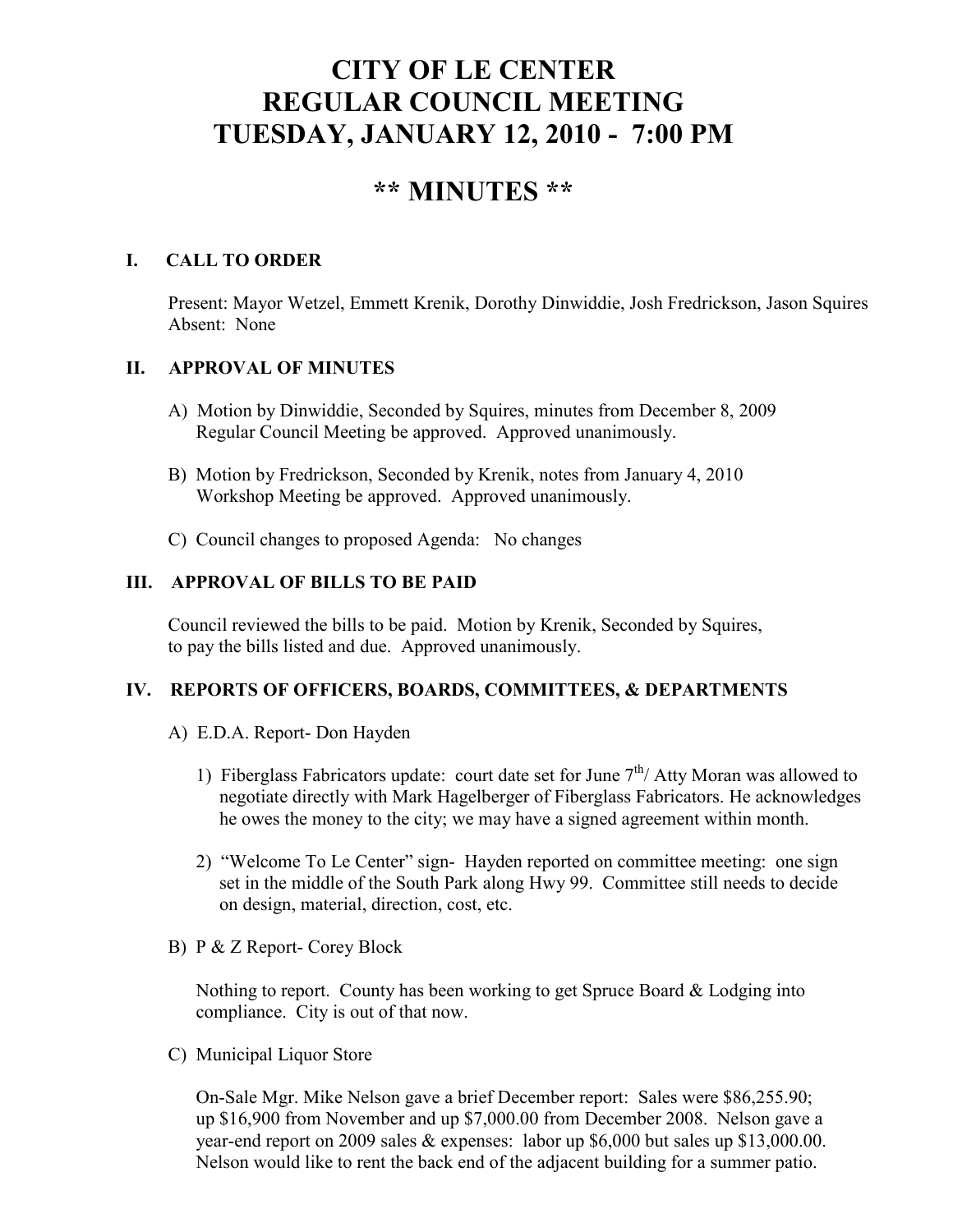D) Police Department

Police Chief Pfarr reported on the police activities for month of December: 162 calls/ 2,773 miles patrolled.

- 1) New SUV put into service January  $4<sup>th</sup>$  no air card yet/ involved in minor accident.
- 2) Pfarr gave 2009 report: calls were up 8% and miles down 4%. Complaints and warnings were the biggest increase/ P.T. hours were down by 3.7%.
- E) Water, Sewer, Streets, Parks

Public Works Superintendent Curt Roemhildt gave his monthly report:

- Water- watermain break on County Rd. 114 & State Hwy 99 cost \$1958.00 to fix plus another \$4,000-\$5,000 for blacktop yet this spring.
- Parks- skating rink is open/ some vandalism occurring out there.
- •Refuse- reviewed 2009 recycling report/ old garbage truck going to Fahey's auction.
- Wastewater- meeting set for Friday, January 22  $\omega$  8:30 am with Menu Inspirations to preview their slightly increased 2010 billing amounts. An "Uninterrupted Power Supply" protector burned out that kept all our essential electronics going. This will cost some major \$ dollars to replace.
	- 1) 2009 Year-end review. Total three watermain breaks in 2009.
	- 2) See DNR letter: too much water loss unaccounted for by city (18% average for last five years). Need to add meters into parks, flushing, city hall, etc. See many many more mandates listed: rate structure, measure water levels, education efforts.
- F) Bolton & Menk Engineering- Joel Hawbaker
	- 1) 2010-11 USRDA Street Project- no information yet from USDA.
	- 2) 2010 Minnesota Street Project- street plan went in to MNDOT/ electrical engineer sent a streetlight plan that city may have to follow because of being a County-State Aid Road (adding some 20+ lights to the project). Hawbaker check into getting us out of that requirement if possible.

#### **V. PUBLIC FORUM**

There were no petitions, requests, or communications from the general public.

#### **VI. OLD BUSINESS**

A) Motion by Squires, Seconded by Krenik, to approve the 2009 Special Assessments list, thereby certifying the list to Le Sueur County Auditor for collection in 2010 with property taxes. Approved unanimously. No listed property owner attended to contest their assessment.